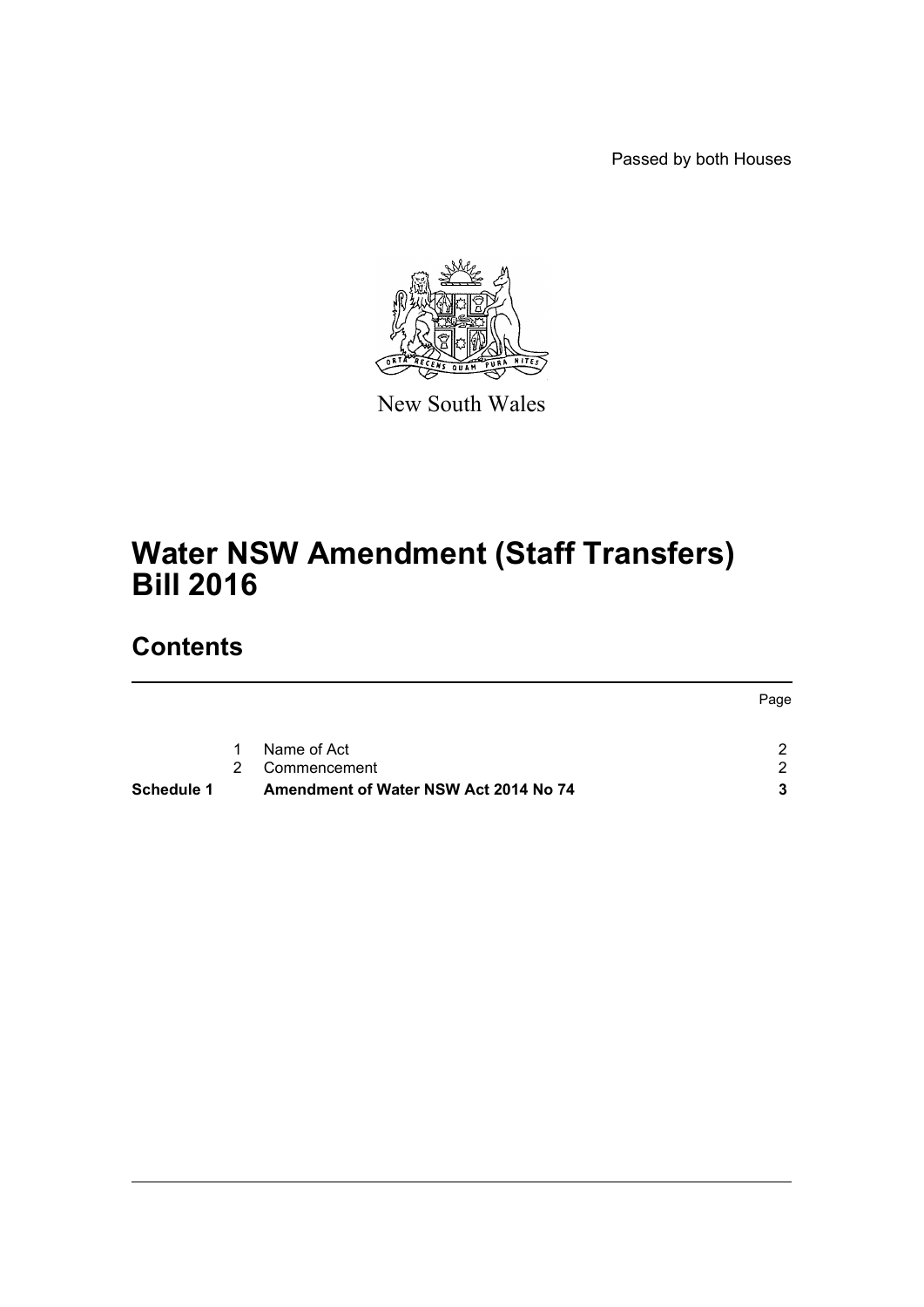*I certify that this PUBLIC BILL, which originated in the LEGISLATIVE COUNCIL, has finally passed the LEGISLATIVE COUNCIL and the LEGISLATIVE ASSEMBLY of NEW SOUTH WALES.*

*Legislative Council 2016* *Clerk of the Parliaments*



New South Wales

# **Water NSW Amendment (Staff Transfers) Bill 2016**

Act No , 2016

An Act to amend the *Water NSW Act 2014* to provide for the transfer of staff to Water NSW; and for other purposes.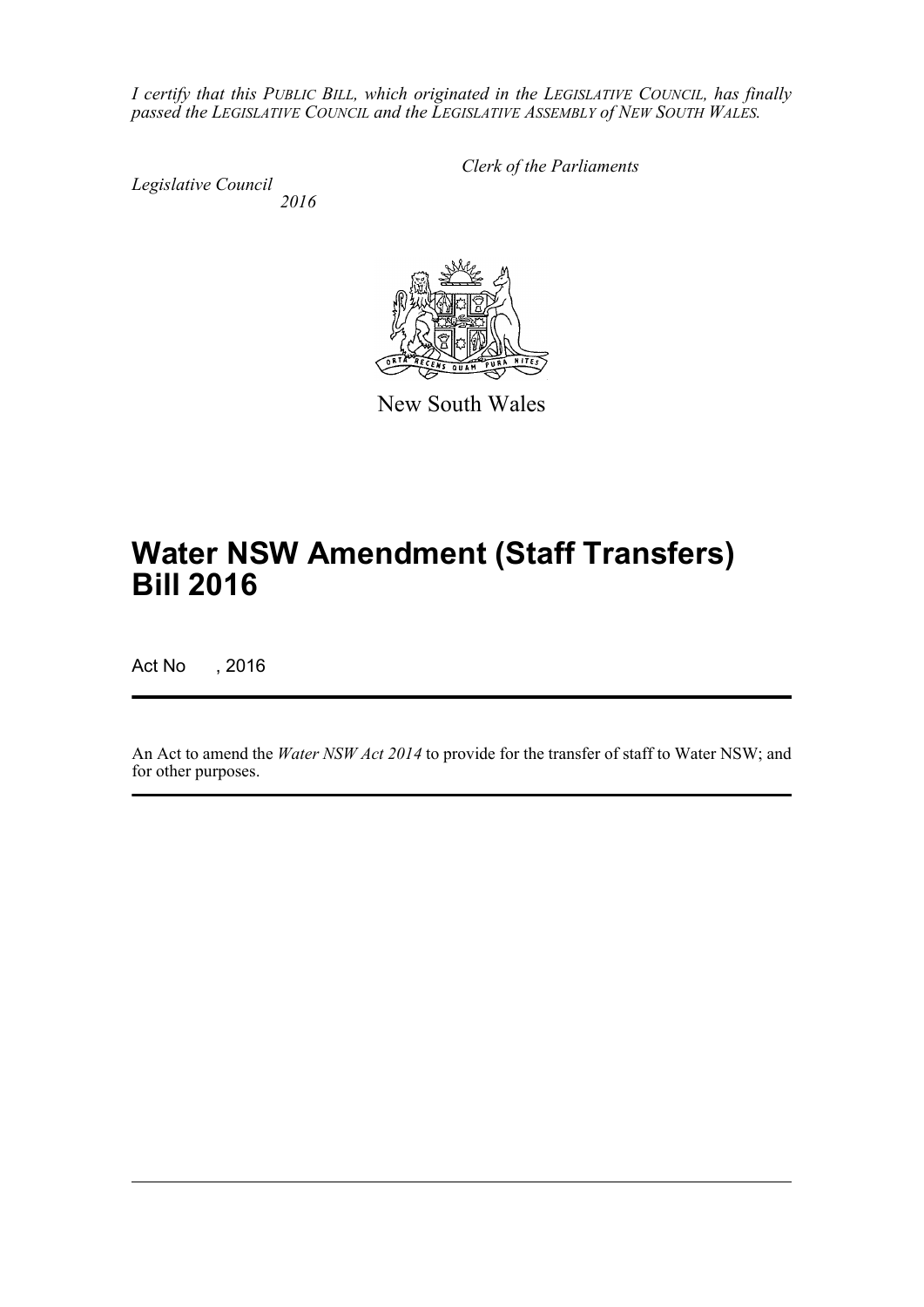## <span id="page-2-0"></span>**The Legislature of New South Wales enacts:**

### **1 Name of Act**

This Act is the *Water NSW Amendment (Staff Transfers) Act 2016*.

#### <span id="page-2-1"></span>**2 Commencement**

This Act commences on the date of assent to this Act.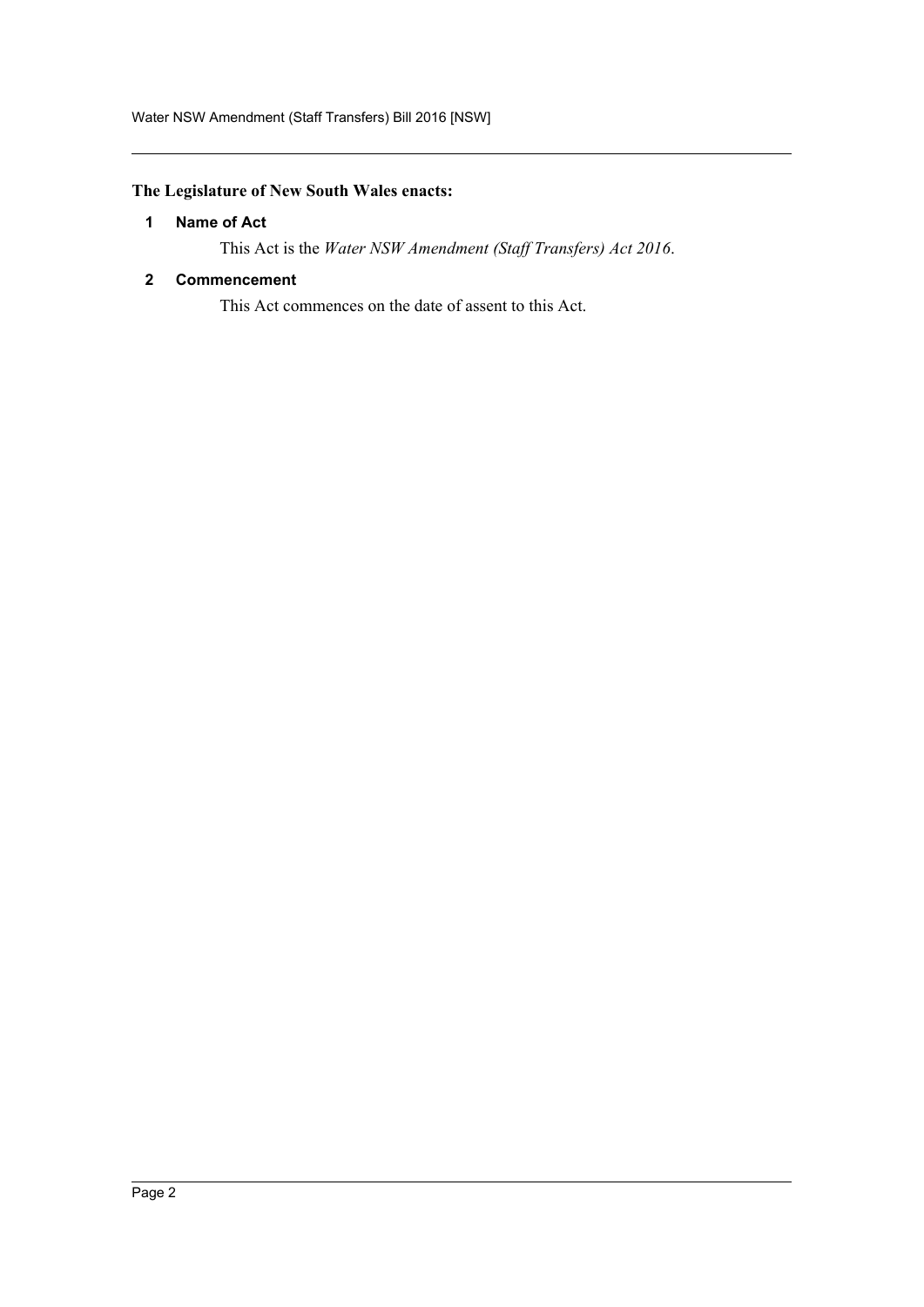# <span id="page-3-0"></span>**Schedule 1 Amendment of Water NSW Act 2014 No 74**

#### **[1] Section 3 Definitions**

Omit "Trade and Investment, Regional Infrastructure and Services" from the definition of *Department* in section 3 (1).

Insert instead "Industry, Skills and Regional Development".

#### **[2] Part 2, Division 9**

Insert after Division 8:

### **Division 9 Staff transfers**

#### **28A Transfer of departmental staff to Water NSW**

**Note.** This section operates concurrently with Part 6-3A of the *Fair Work Act 2009* of the Commonwealth which provides that certain terms and conditions of employment of a State public sector employee are transferred when the employee is transferred to the employment of a national system employer such as Water NSW.

- (1) The Minister may, by order in writing, transfer to Water NSW any person employed in the Department who is designated by the Secretary of the Department to be a person required for the purposes of enabling Water NSW to exercise its functions (a *transferred employee*).
- (2) A transfer under this section does not require the consent of the transferred employee.
- (3) On the day specified in the order (the *transfer day*):
	- (a) the employment of the transferred employee in the Public Service is terminated, and
	- (b) the transferred employee becomes an employee of Water NSW.
- (4) On and from the transfer day for a transferred employee:
	- (a) the transferred employee is entitled to continue as a contributor, member or employee for the purposes of any superannuation scheme in respect of which the transferred employee was a contributor, member or employee (as an employee in the Public Service) immediately before the transfer day and remains so entitled subject to any variation to that entitlement made either by agreement or otherwise in accordance with law, and
	- (b) Water NSW is taken to be an employer for the purposes of any superannuation scheme in respect of which the transferred employee continues as a contributor, member or employee pursuant to an entitlement under this section, and
	- (c) the continuity of the transferred employee's contract of employment is taken not to have been broken by the transfer of employment, and service of the employee in the Public Service (including service deemed to be service with Water NSW) that is continuous service up to the time of transfer is taken for all purposes to be service with Water NSW, and
	- (d) the transferred employee retains any rights to sick leave, annual leave or extended or long service leave accrued or accruing immediately before the transfer day (except accrued leave for which the employee has, on ceasing to be employed in the Public Service, been paid the monetary value in pursuance of any other entitlement of the employee).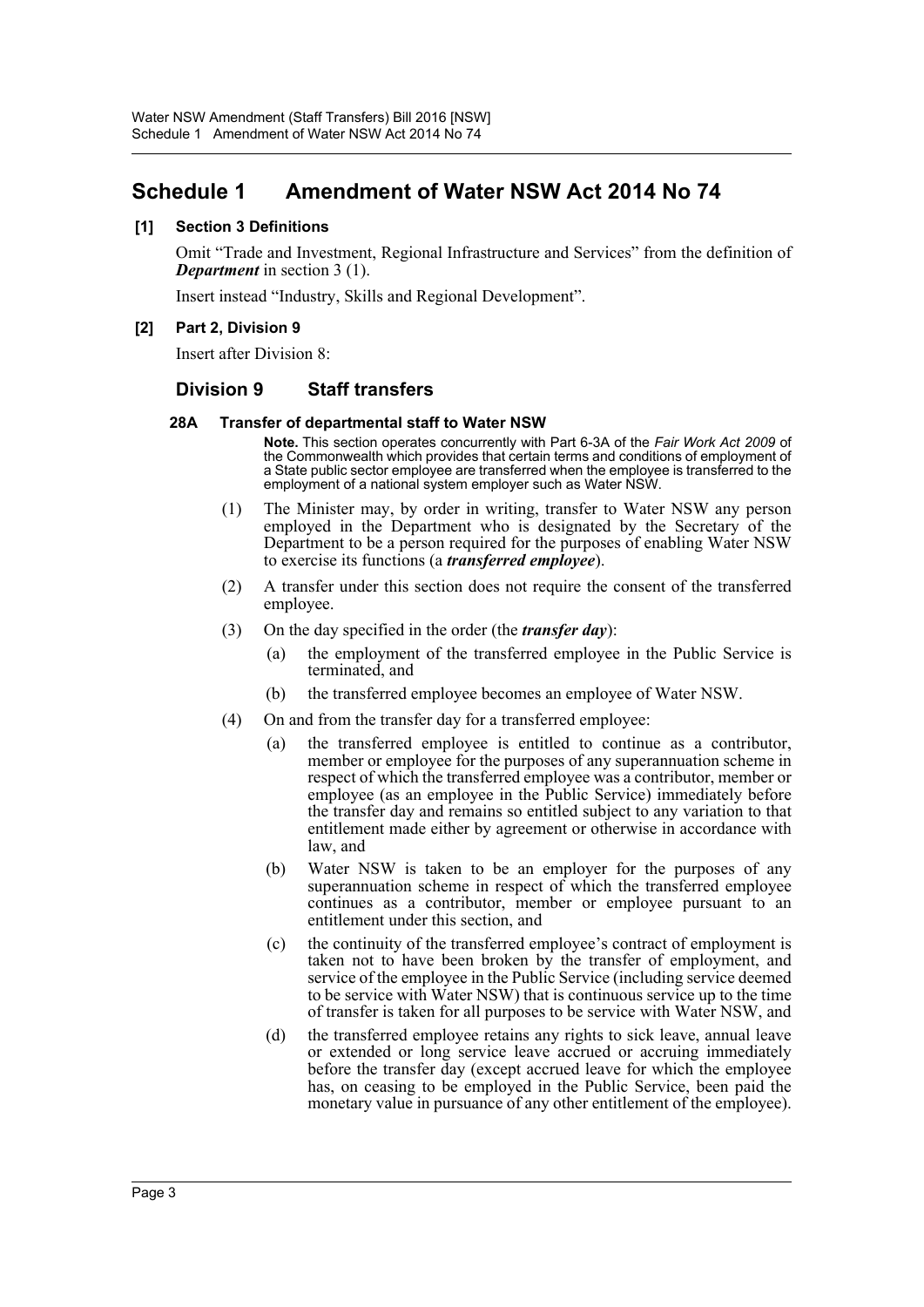- (5) A transferred employee is not entitled in respect of the same period of service to claim a benefit under this section and another law or instrument.
- (6) The Secretary of the Department may, in connection with the transfer of a transferred employee's employment under this section, give a certificate in writing as to the extent of the accrued rights to annual leave, sick leave or extended or long service leave that are retained by the employee under this section, and such a certificate is evidence of the matters certified.
- (7) In the event that Part 6-3A of the *Fair Work Act 2009* of the Commonwealth does not apply to a transferred employee, Water NSW is nevertheless required to provide the transferred employee with the same entitlements to which the employee would have been entitled under that Part had it applied to the employee.
- (8) The following provisions apply in relation to the transfer of a transferred employee's employment under this section:
	- (a) the transfer has effect despite the *Government Sector Employment Act 2013*, the *Industrial Relations Act 1996* or any other law, contract or instrument under a law,
	- (b) the termination of the employee's employment in the Public Service by operation of this section does not preserve, or give rise to, any entitlements or rights other than those provided for by the *Fair Work Act 2009* of the Commonwealth and this section,
	- (c) the transferred employee is not entitled to any payment or other benefit by reason only of having ceased to be an employee in the Public Service as a result of the transfer,
	- (d) the Crown is not required to make any payment to the transferred employee in relation to the transferred employee's accrued rights in respect of annual leave, sick leave or extended or long service leave,
	- (e) the transfer does not affect the transferred employee's appointment (if any) under section 390 of the *Water Management Act 2000* as an authorised officer for the purposes of that Act.

#### **[3] Schedule 2 Savings, transitional and other provisions**

Insert after Part 2:

## **Part 3 Provisions consequent on conferral of certain functions on Water NSW**

#### **29 Pending applications and existing compliance notices**

- (1) This clause applies if, under section 12 (4), the terms of an operating licence confer on Water NSW specified functions of the kind referred to in that subsection (a *conferred function*).
- (2) If a conferred function relates to the process for determining or otherwise dealing with an application under the *Water Management Act 2000* or the *Water Act 1912*, Water NSW may, in the case of an application that was made but not determined before the conferral of the function on Water NSW, determine or otherwise deal with the application.
- (3) Any notice under the *Water Management Act 2000* or the *Water Act 1912* that relates to a conferred function is taken to have been given by Water NSW, and may be varied, revoked or enforced by Water NSW, if the notice:
	- (a) was given before the conferral of the function, and